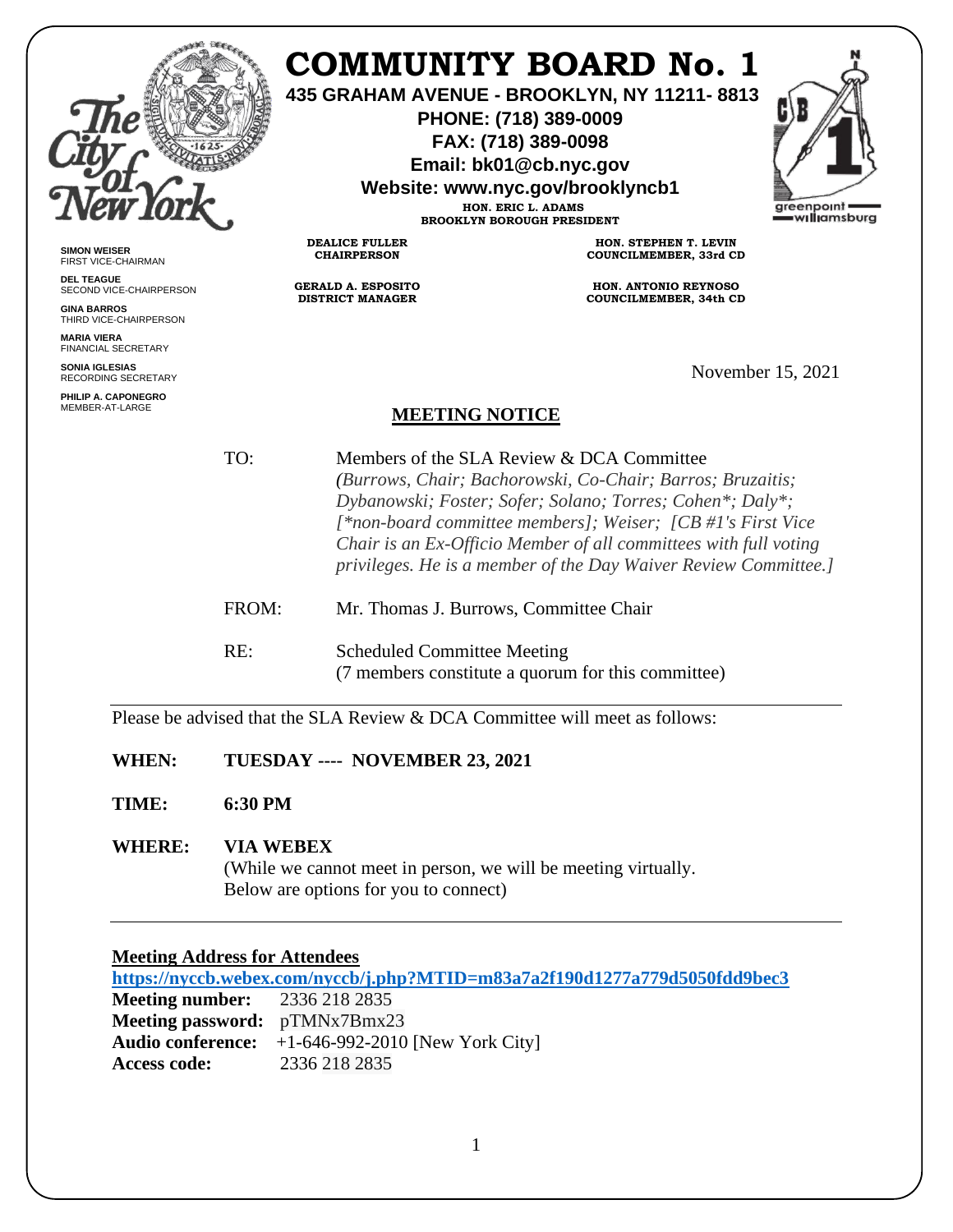### **Items Announced at the September 14, Public Hearing (POSTPONED)**

#### **New:**

- 1) 24 Oak LLC, 1 Oak Street, (New, liquor, wine, beer, cider, legitimate theater or concert hall). Previously Postponed.
- 2) 118 Norman Avenue LLC, 118 Norman Avenue (New, liquor, wine, beer, cider, bar/tavern). Previously Postponed.
- 3) 120 Franklin Street LLC, 43 Franklin Street, (New, liquor, wine, beer, cider, bar, tavern). Previously Postponed.
- 4) 160 Havemeyer LLC, dba The Royal Seafood Bar, 160 Havemeyer Street, (Class Change, liquor, wine, beer, cider, rest). Previously Postponed.
- 5) Angelvan Corp, dba L Ange Noir Cafe, 247 Varet Street, (Alteration, liquor, wine, beer, cider, rest). Previously Postponed.
- 6) Cheeseboat LLC, 80 Berry Street, (Corporate Change, liquor, wine, beer, cider, rest) Previously Postponed.
- 7) Corporation to be formed by Jorge Boetto, 21 Dunham Place, (New, liquor, wine, beer, cider, rest). Previously Postponed.
- 8) An Entity to be formed in which Barbara Piliero is a Principal, dba TBD, 67, 71, 75 Ingraham Street, (new, liquor, wine, beer, cider, bar, tavern). Previously Postponed.
- 9) Eleva Coffee GPL LLC, 21 Commercial Street, (New, liquor, wine, beer, cider, bar, tavern). Previously Postponed.
- 10) Fuzzy Logic LLC, dba TBD, 253 Grand Street, (New, liquor, wine, beer, cider, rest). Previously Postponed.
- 11)JCW Establishment LLC, dba Sippy Cafe, 200 Franklin Street, (New, wine, beer, cider, bar, tavern). Previously Postponed.
- 12) Listening Bar LLC, dba Eavesdrop, 674 Manhattan Avenue, (New, Liquor, wine, beer, cider, Bar/Tavern). Previously Postponed.
- 13) Oregano LLC, dba Oregano, 102 Berry Street, (Alteration [adding a customer bar], liquor, wine, beer, cider, rest). Previously Postponed.
- 14) POcoffee LLC, dba Pueblo Querido Coffee, 34 North  $6<sup>th</sup>$  Street (New, wine, beer, cider, coffee shop). Previously Postponed.
- 15) PQcoffee LLC, dba Pueblo Querido, 694 -698 Manhattan Avenue, aka 88-90 Norman Avenue, (New, wine, beer, cider, coffee shop). Previously Postponed.
- 16) Shiki NYC LLC, dba TBD, 27 Greenpoint Avenue, (New, liquor, wine, beer, cider, rest) Item not reached because of time limitation. Previously Postponed.
- 17) Vantage Point Hospitality LLC, 1 Oak Street, (New, liquor, wine, beer, cider, legitimate theater or concert hall). Previously Postponed.
- 18) Xi An Town USA Inc., dba Xiantown, 165 Bedford Avenue, (New, liquor, wine, beer, cider, rest). Previously Postponed.

#### **Items Announced at the October 12, 2021, Public Hearing (POSTPONED)**

#### **New:**

1) 451 Graham Avenue Corp., dba The Richardson, 451 Graham Avenue (Extension onto Municipal Property, existing on premises liquor license). Previously Postponed.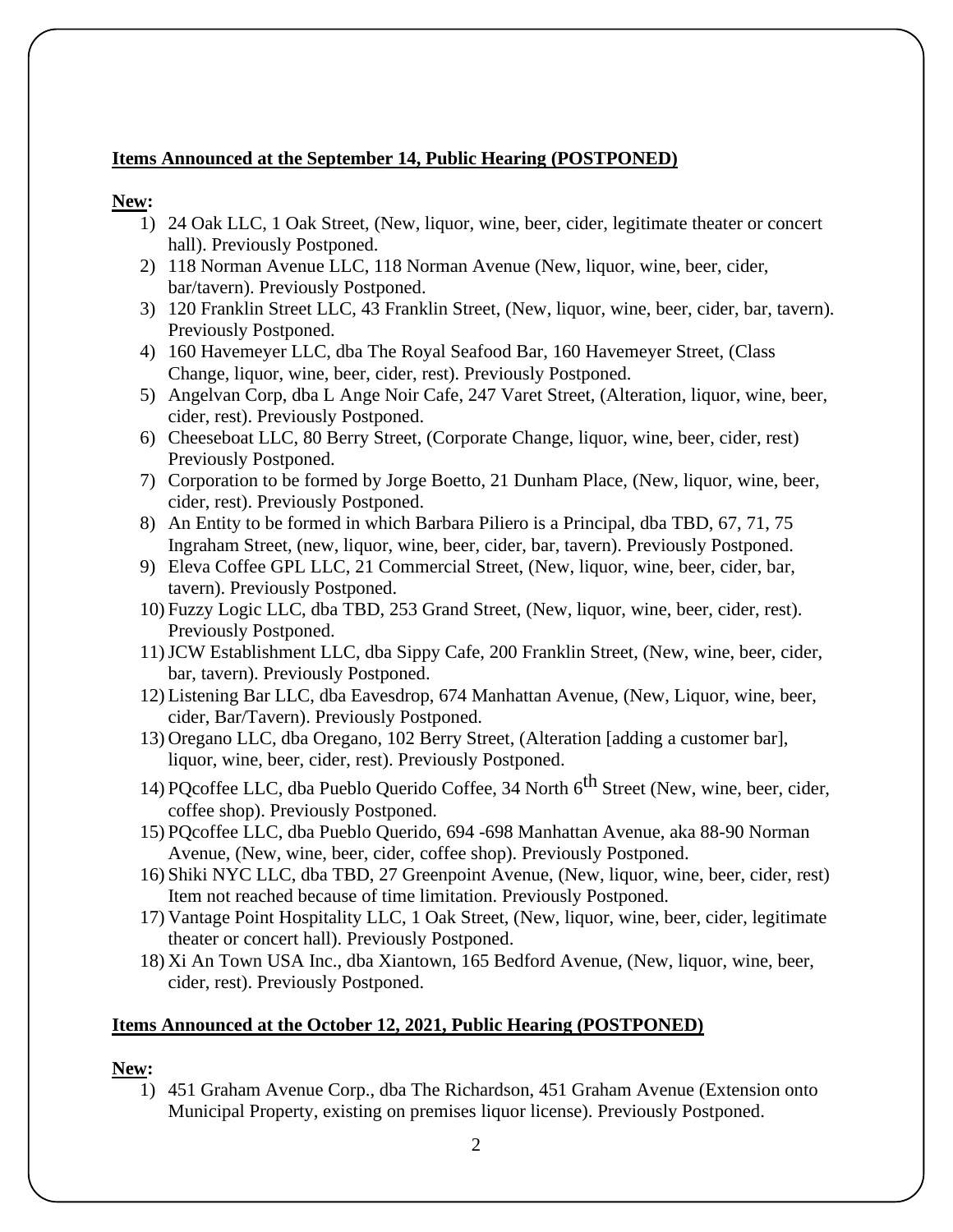- 2) 544 Pizza Corp., dba TBD, 544 Manhattan Avenue, (New, liquor, wine, beer, cider, pizzeria, rest). Previously Postponed.
- 3) Bar at 66 Greenpoint LLC, dba Bar at 66 Greenpoint, 66 Greenpoint Avenue, (Bar/Tavern, recorded and live music, liquor, wine, beer & cider). Previously Postponed.
- 4) Avant Gardner LLC, dba Avant Gardner, the Great Hall, the Kings Hall, and the Brooklyn Mirage, 111 Gardner Avenue and 140 Stewart Avenue, (All Night Permit for New Year's Eve). Previously Postponed.
- 5) George Restaurant Corp., dba George's Latin, American Bistro, 11 Graham Avenue, (New, wine, beer, cider, rest). Previously Postponed.
- 6) Le Bird LLC, 1 Dunham Place, (New, liquor, wine, beer, cider, rest). Previously Postponed.
- 7) Pizza Lobo Brooklyn,1145 Manhattan Avenue, (New, liquor, wine, beer, cider, bar, tavern). Previously Postponed.
- 8) Up 640 LLC, dba Upside Pizza, 640 Manhattan Avenue, (New, liquor, wine, beer, cider, bar, tavern). Previously Postponed.
- 9) Vantage Point Hospitality LLC, dba Area 53, 616 Scholes Street, (New, wine, beer, cider, recreation facility/Exhibition hall with the restaurant, bar area). Previously Postponed.

## **Other Previously Postponed Items:**

- 1) Justin Ahiyon, dba Wythe LLC, 44 Berry Street. Postponed from June 22, 2021 meeting. Previously Postponed.
- 2) Corp to be Formed by Meghen Joye, dba Mugs Ale House, 125 Bedford Avenue. Postponed from June 22, 2021 meeting. Previously Postponed.
- 3) William S. Somerville, dba Social House Café LLC, 60 Broadway, Store 4 East (New & Renewal, Wine, Beer, Bar/Tavern, Coffee Shop). Previously Postponed.
- 4) Lambdabk Inc. 1031 Grand Street, (New, liquor, wine, beer, cider, bar, tavern) Previously Postponed.

## **Items Announced at the November 9, 2021**

## **NEW**

1) 63 Guernsey LLC, dba Spritzenhaus, 33 Nassau Avenue, (Corporate Change, liquor, wine, beer, cider, rest)

2) 180 Franklin LLC, dba Bar Americano, 180 Franklin Street, (New, liquor, wine, beer, cider, tavern)

3) 232 N 12<sup>th</sup> Restaurant LLC, dba Santo Parque, 232 N. 12 Street, (Municipal Notice – Expansion onto Municpal Property

4) 260 Meserole Rest Corp, Dba 3 Dollar Bill, 260 Meserole Street, (Expansion onto Municipal Property Permit)

5) 732 Townies Inc, dba Twins Lounge, 732 Manhattan Avenue, (Method of operation change, liquor, wine, beer, cider, bar, tavern)

6) Abba Bar and Grill Corp, 492 Grand Street, (Corporate change, liquor, wine, beer, cider, rest) 7) Bees Knees Management LLC, dba Bees Knees, 67 North 7th Street, (New, liquor, wine, beer,

cider, rest)

8) Bushwick Triangle INC., 1277 Flushing Avenue, (New, liquor, wine, beer, cider, bar, tavern)